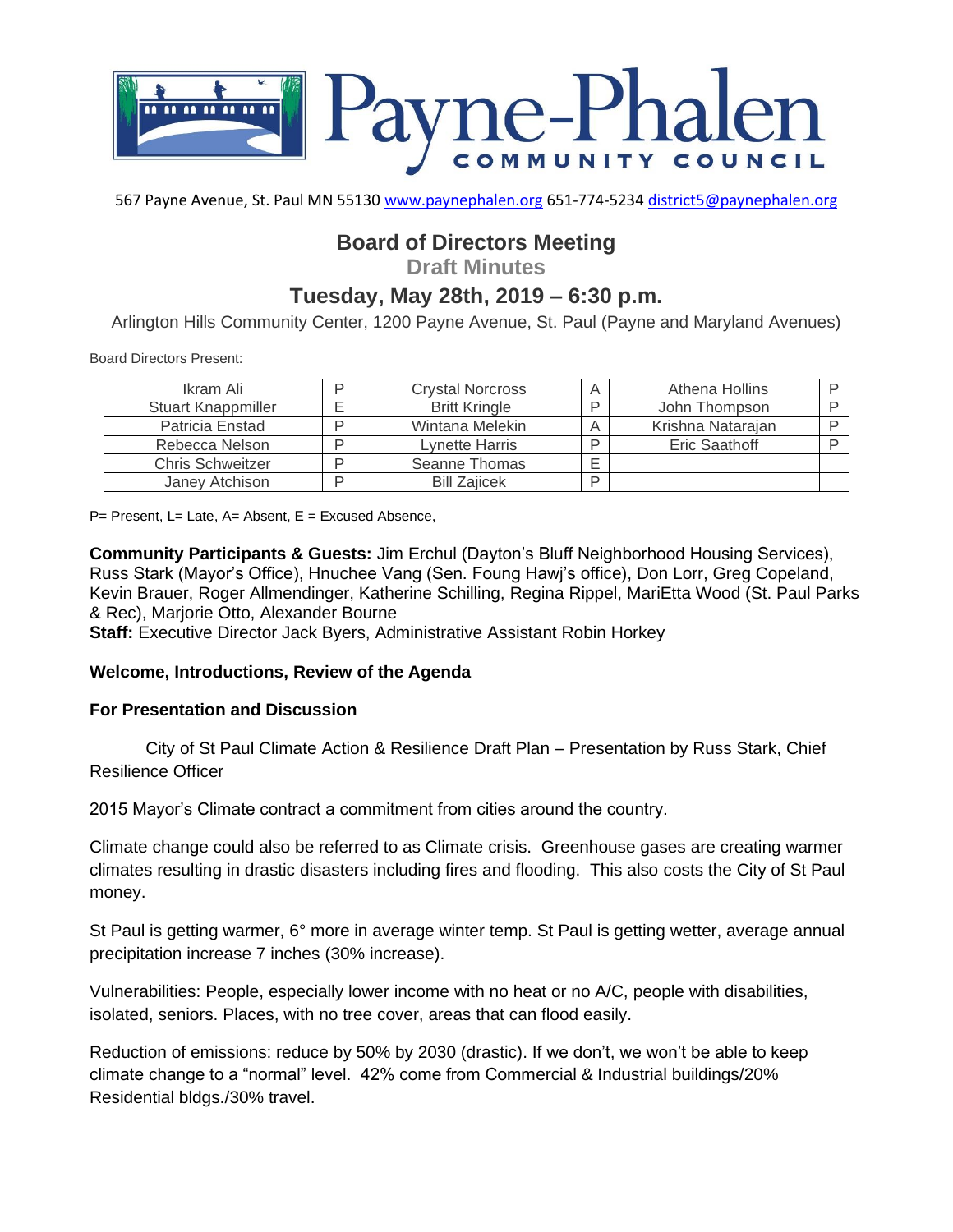Energy from bldg. use (Residential & Industrial & Commercial) and Transportation make up 90% of where our emissions come from, so what do we do? Use less energy:

Energy priorities: Sustainable bldg. policy (making bldg. development seeking funding, become more efficient), Renewable energy (wind, solar);

Transportation goals: reduce single occupant car trips, increase transit ridership, increase walking & biking, electric cars. Create Electric Vehicle Community Mobility Hubs, Car Share.

What can you do? Climate Resilience Prep Emergency Disaster kit, stay informed, know who your vulnerable neighbors are, cool down from extreme heat, switch to LED light bulbs.

Contact Russ Stark Chief Resilience Officer [russ.stark@ci.stpaul.mn.us,](mailto:russ.stark@ci.stpaul.mn.us) 651-266-8511. You can google Climate action plan too.

# **Land Use and Zoning**

Village on Rivoli Bluff, Plat for 660 Rivoli, Dayton's Bluff Neighborhood Housing Services (DBNHS) – Presentation by Jim Erchul

Initially contaminated by the railroads and the City itself. Old stuff was dug out and new clean fill was brought in for a total cost of \$3 million. Urban Roots has community garden there, with access to the garden via "pedestrian route." Privately owned public space (bike trail). Price range for houses 1-7 under \$200,000. 1500 square feet.

Athena motions to support the development with caveat to the city to address the upkeep of privately owned public space. Eric seconds. Don Lorr would like to take into consideration other developments (in bullet point of memo) amended by Athena and seconded by Eric. Motion passes.

### **Board Deliberation and Votes:**

No minutes to approve yet, they didn't get submitted in time.

### **Election of Officers and Naming of Executive Committee**

-Overview of what it means to be an officer and a member of the Executive Committee -Election for 2019-2020 Executive Committee and Officers

Election: Athena is nominated by Britt for President. Chris motions to accept Athena as President, Britt seconds and Board accepts. Athena remains President.

Britt nominates Eric for VP, Eric will decline. John nominates himself. John voted in as Vice President.